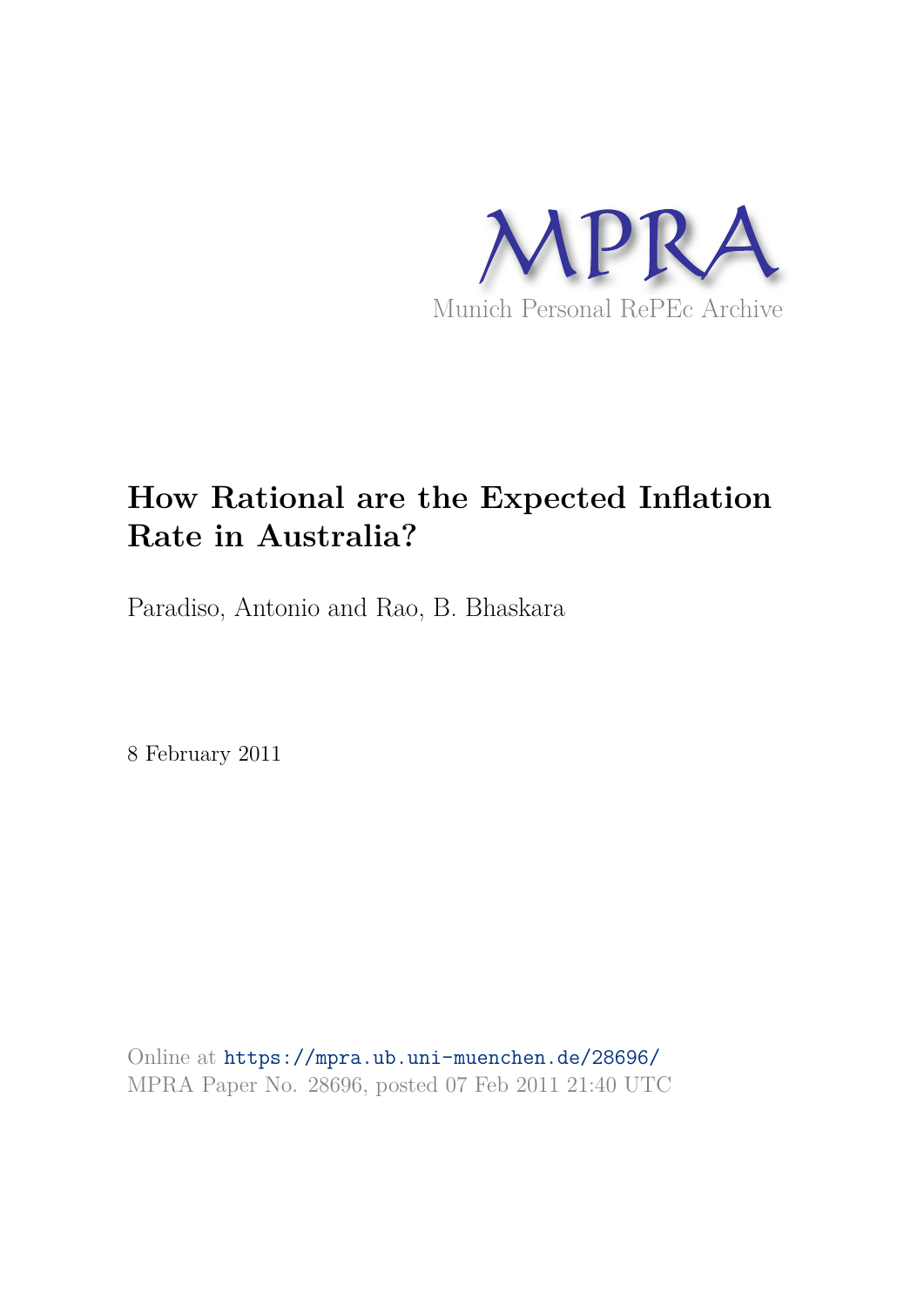### 1302 words

# **How Rational are the Expected Inflation Rate in Australia?**

Antonio Paradiso [anto\\_paradiso@hotmail.com](mailto:anto_paradiso@hotmail.com)

Department of Economics University of Rome La Sapienza, Rome (Italy)

B. Bhaskara Rao

[raob123@bigpond.com](mailto:raob123@bigpond.com)

School of Economics and Finance

University of Western Sydney, Sydney (Australia)

Abstract

This paper uses the methodology of Pearce (1979) and Bhagestani and Noori (2008) to show that the expected rate of inflation by the market participants in Australia is more rational than the household survey forecasts by the Melbourne Institute.

**Keywords:** ARIMA Forecasts, Expected Inflation Rate, Survey data, Australia.

**JEL:** C2, C12, E3.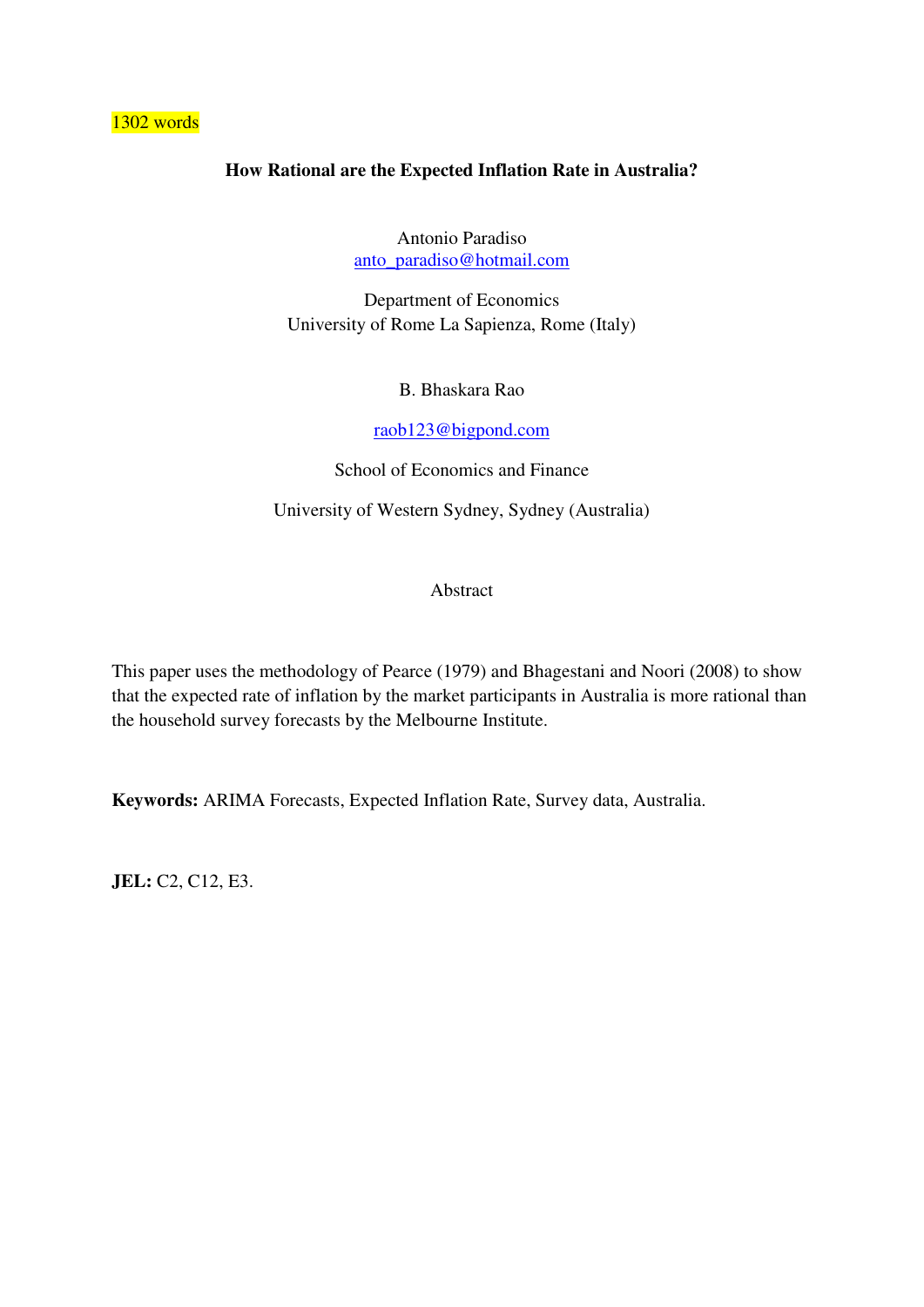#### **1. Introduction**

In this paper we investigate the rationality of inflation (CPI) expectations of Australian agents with the methodology of Pearce (1979) and to Baghestani and Noori (1988). Pearce explains the importance of measuring the expected rate of inflation to estimate important macroeconomic relationships such as the Phillips curve or its variant the new Keynesian Phillips curve.

We use of two different measures of expectations: the official survey measure of Melbourne Institute (*MEL*), and the measure obtained by the financial markets expectations as a spread between nominal 10-year bond yield and 10-year capital indexed bond (*SPREAD*). *MEL* is further explained in the data appendix and is similar to the well known Michigan survey in the USA. These two measures are compared with univariate time series (ARIMA) of CPI-inflation to generate a forecast for the sample period 2005Q1 – 2010Q1. This is interesting because this period is characterized by huge economic fluctuations and a sharp world recession in 2008-2009. The ARIMA model, which makes use only the past inflation rates as the information set available to agents, is used as a benchmark model to evaluate the rationality of the expectations. This univariate model is considered a suitable benchmark by Nelson (1972) and Pearce (1979). Obviously, in reality the information set is composed by other economic variables such as, for example, output gap, capacity utilization, the rate of changes of oil price, various monetary aggregates, etc. If ARIMA model's forecast performance is better than *MEL* and *SPREAD,* we can conclude that these expectations are not rational. Our results show that, for the period 2005Q1 – 2010Q1, *MEL* is not rational whereas *SPREAD* outperforms the ARIMA model.

#### **2. ARIMA model estimation**

In this section we construct the ARIMA model for 1978Q1 – 2004Q4 period. The plot and statistical tests (available upon request by authors) indicate that inflation rate is non stationary. The model is constructed according to the Box-Jenkins approach. Box and Jenkins (1976) popularized a three stage method aimed at selecting an appropriate (parsimonious) ARIMA model for the purpose of estimating and forecasting a univariate time series. The three stages are: (1) identification of the *p* and *q* orders of the ARIMA model through a visual inspection of the autocorrelation and partial autocorrelation functions, (2) estimation of the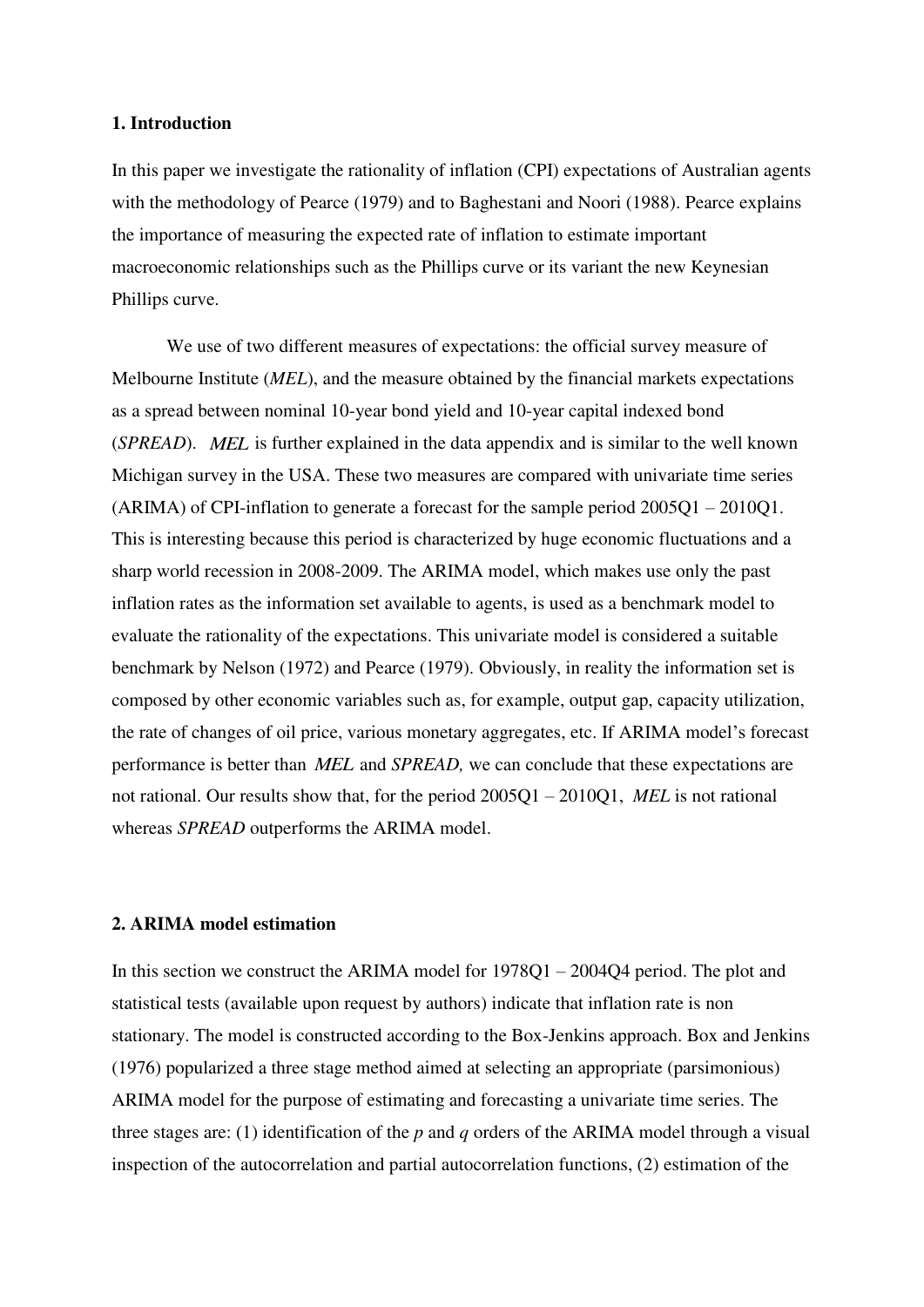various potential models identified and comparison using an information criteria, and (3) diagnostic checking of the residuals to test for autocorrelations of the residuals. The results are reported in Table 1. All the coefficients estimated are significant at least at the 5% level. The *Q*-statistics for residuals, calculated at different lags, are below the 1% critical value confirming that the residuals are white noise.

| Table 1: ARIMA (3,1,4) Model for Inflation ( $\pi$ )                                                     |                       |  |  |  |
|----------------------------------------------------------------------------------------------------------|-----------------------|--|--|--|
| $\Delta \pi_t = c + \phi_1 \pi_{t-1} + \phi_2 \pi_{t-2} + \phi_3 \pi_{t-3} + \theta_4 \varepsilon_{t-4}$ |                       |  |  |  |
| Intercept                                                                                                | $-0.083(2.90)$        |  |  |  |
| $\phi_1(t\text{-stat in parentheses})$                                                                   | 0.242(2.53)           |  |  |  |
| $\phi_2(t)$ -stat in parenthesis)                                                                        | 0.199(2.05)           |  |  |  |
| $\phi_3(t)$ -stat in parenthesis)                                                                        | 0.194(2.01)           |  |  |  |
| $\theta_4$ ( <i>t</i> -stat in parenthesis)                                                              | $-0.945(54.22)$       |  |  |  |
| Adj $R^2$                                                                                                | 0.487                 |  |  |  |
| Ljung-Box Statistics for                                                                                 | $Q(8) = 2.12(0.71)$   |  |  |  |
| residuals                                                                                                | $Q(16) = 8.42(0.75)$  |  |  |  |
| (significance levels in                                                                                  | $Q(24) = 15.04(0.77)$ |  |  |  |
| <i>parentheses</i> )                                                                                     |                       |  |  |  |

Because the Melbourne Institute (MI) inflation expectation measures the expected rate of inflation for four quarters ahead by consumers, we adopt the following strategy of Baghestani and Noori (1988). The ARIMA model is estimated for 1978Q1 – 2004Q4 and used to generate ex-ante forecasts for the following four quarters (one year). These four forecasts are averaged and then used as a measure of the yearly forecast for 2005Q1. This forecast matches the 2005Q1 forecast of *MEL*. A new ARIMA model is then estimated for 1978Q1 – 2005Q1 and the updated coefficients are used in the same manner explained above to generate the yearly forecast of inflation for 2005Q2. The procedure is repeated until the last yearly forecast for 2010Q1.These forecasts are then compared with the corresponding quarter's actual inflation rate. Therefore, our ARIMA model generates the expected rate of inflation one year ahead ( $E_t \pi_{t+1}$ ) and this can be used to estimate, for example, important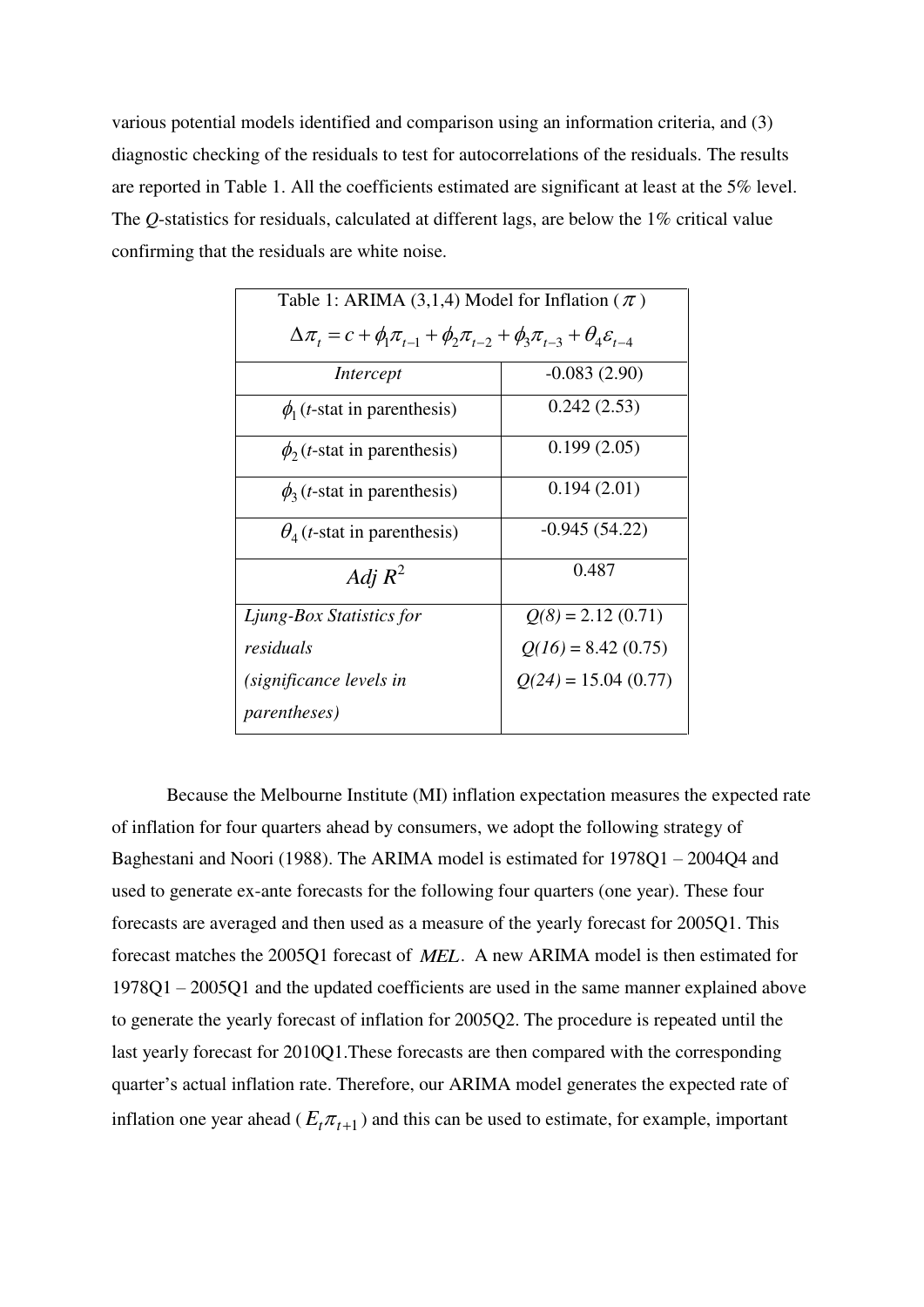relationships like the new Keynesian Phillips curve, in which such forward-looking expectations play an important role.

#### **3. Comparison between ARIMA, Melbourne Survey and SPREAD**

Figure 1 plots the inflation forecasts with ARIMA, *MEL*, and *SPREAD*. ARIMA seems to mimic well the inflation dynamic with the exception of the first quarters of 2007. *MEL* behaves well until 2005-2006 period, but fails to explain the reduction of inflation in 2007. However, it explains well inflation rate of 2008, and deviates from the actual inflation rate somewhat during 2009-2010. *SPREAD* seems to trace better the average dynamic of inflation but somewhat less satisfactory in explaining cyclical oscillations.



**Figure 1: Forecasts comparison between** *MEL***, ARIMA, and** *SPREAD*

Table 2 reports various forecasting evaluation statistics, viz., mean absolute error (MAE), root mean squared error (RMSE) and Theil's inequality coefficient (U)—which are commonly used in the literature to evaluate the accuracy of forecasts from alternative models like ARIMA, *MEL*, and *SPREAD*. These statistics indicate that during our test sample period of 2005Q1 – 2010Q1, *MEL* produces the worst forecasts. All the standard evaluation statistics confirm that *MEL* is worse than ARIMA and *SPREAD*. Although *SPREAD* did not adequately trace fluctuations in the rate of inflation, which is indicated by a higher value of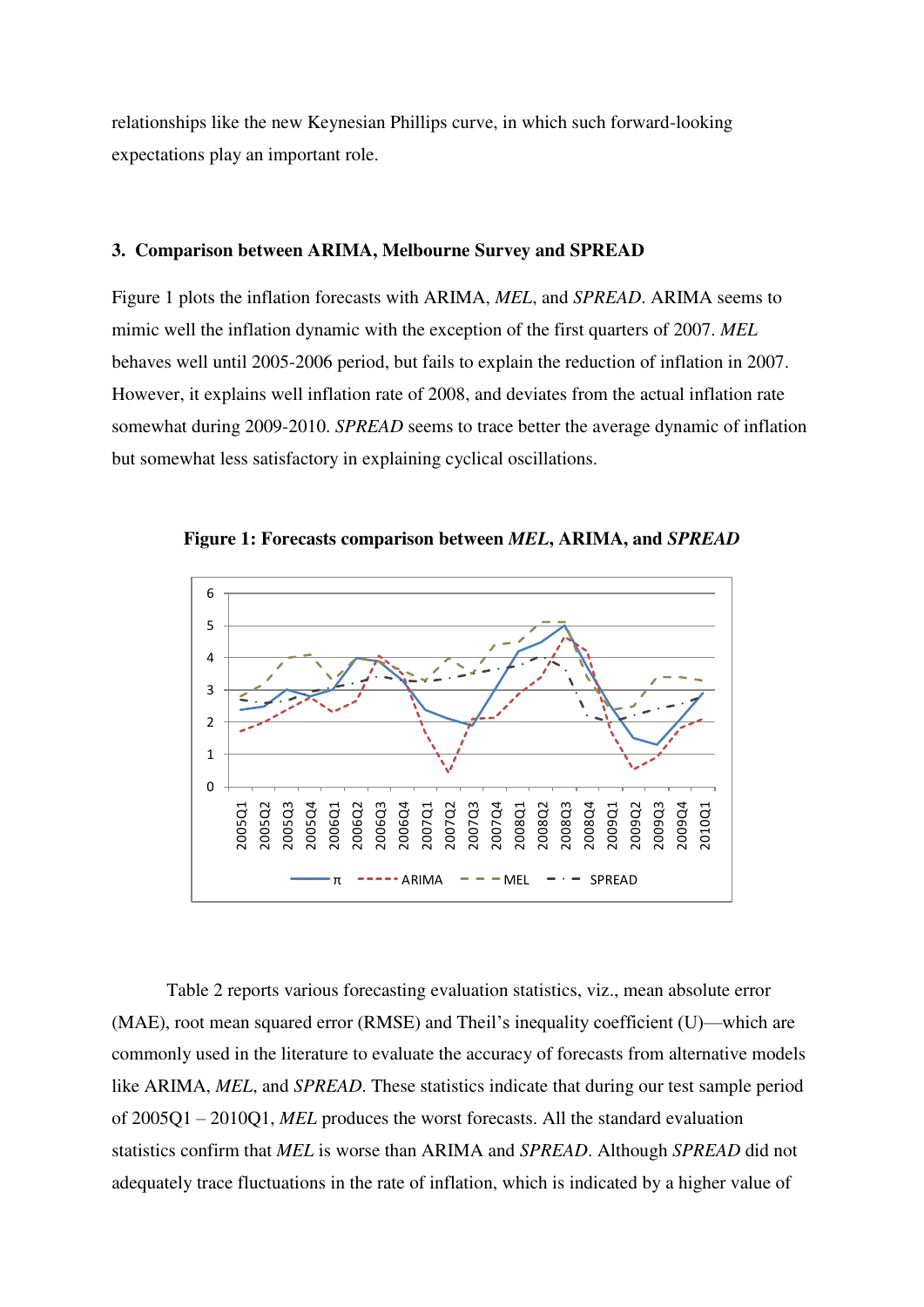variance  $(U^R)$ , it produces better forecasts than the ARIMA forecasts in that it has the minimum coefficient of bias  $(U^M)$ .

| Table 2: Forecast statistics for the Melbourne survey, SPREAD, and ARIMA model of                                                                                                          |            |             |        |        |        |        |  |
|--------------------------------------------------------------------------------------------------------------------------------------------------------------------------------------------|------------|-------------|--------|--------|--------|--------|--|
| inflation.                                                                                                                                                                                 |            |             |        |        |        |        |  |
| (Sample forecasting period $2005Q1 - 2010Q1$ )                                                                                                                                             |            |             |        |        |        |        |  |
| Model                                                                                                                                                                                      | <b>MAE</b> | <b>RMSE</b> | U      | $U^M$  | $U^R$  | $U^D$  |  |
| <b>MEL</b>                                                                                                                                                                                 | 0.7619     | 0.9827      | 0.1435 | 0.5425 | 0.0652 | 0.3923 |  |
| <b>SPREAD</b>                                                                                                                                                                              | 0.6271     | 0.7864      | 0.1273 | 0.0082 | 0.2581 | 0.7337 |  |
| <b>ARIMA</b>                                                                                                                                                                               | 0.6747     | 0.7943      | 0.1387 | 0.5197 | 0.0333 | 0.4470 |  |
| Notes: $MAE = \frac{1}{n} \sum_{i=1}^{n}  e_i $ (Mean Absolute Error), $RMSE = \left[\frac{1}{n} \sum_{i=1}^{n} e_i^2\right]^{1/2}$ (Root Mean                                             |            |             |        |        |        |        |  |
| Squared Error), $U = \frac{RMSE}{\left(\sum\limits_{i=1}^{n} \hat{y}_i^2 / n\right)^{1/2} + \left(\sum\limits_{i=1}^{n} y_i^2 / n\right)^{1/2}}$ (Theil's inequality coefficient); $U^M$ , |            |             |        |        |        |        |  |
| $U^R$ , $U^D$ are bias, variance, and covariance proportions, respectively.                                                                                                                |            |             |        |        |        |        |  |
|                                                                                                                                                                                            |            |             |        |        |        |        |  |

### **4. Conclusion**

From our forecasting exercise for the period 2005Q1 – 2010Q1, it can be said that *MEL* fails the test of the rationality hypothesis. This is because ARIMA performs better in forecasting inflation during this period. In contrast, the predicted inflation by the dealers of securities (*SPREAD*), i.e., forecasts by the market participants, performs better than ARIMA. This is only a tentative confirmation of their rationality because they are likely to use information on other economic variables and these are ignored in the ARIMA forecasts.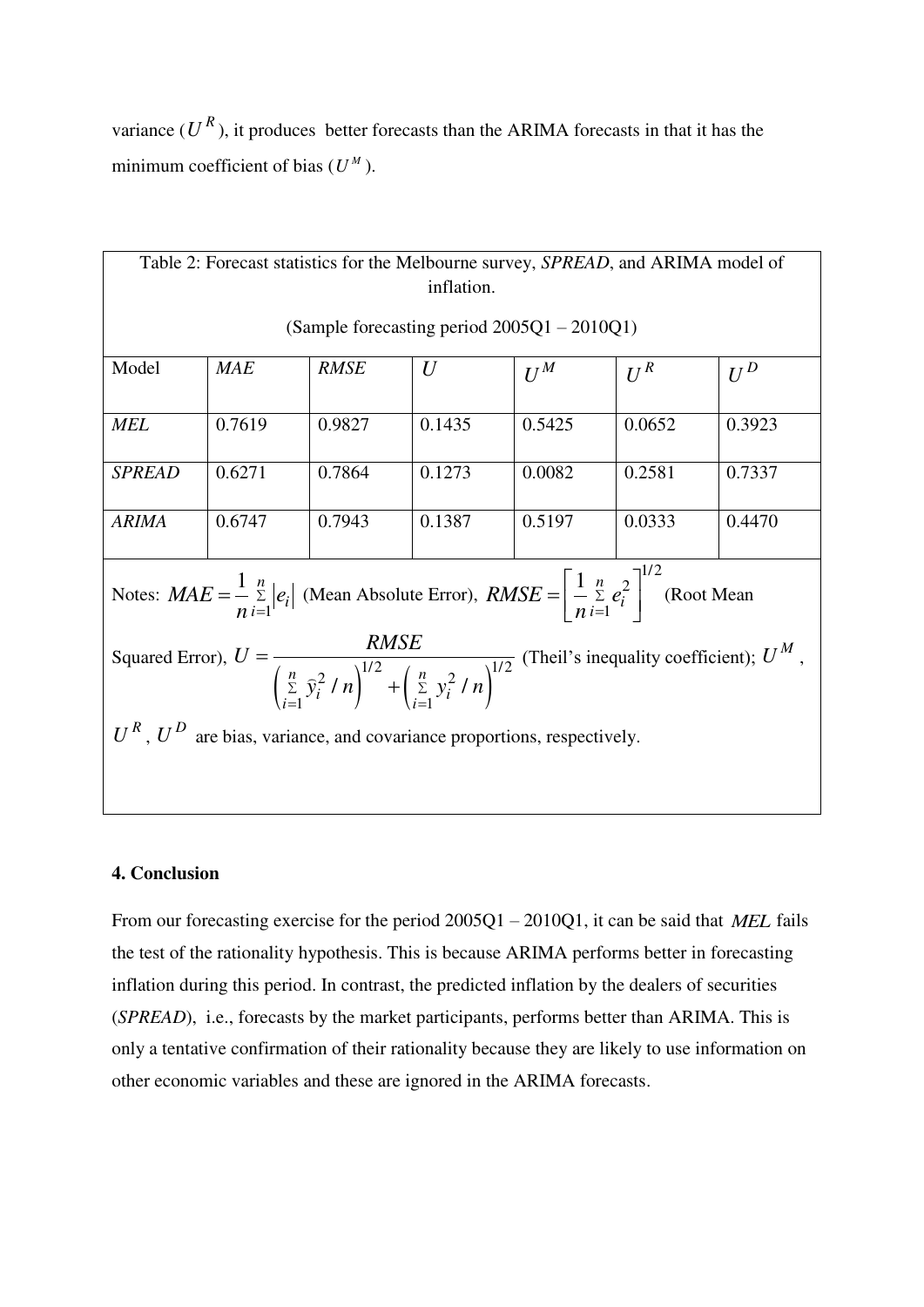# Data Appendix

# Data Source. Sample 1978Q1 – 2010Q4

| Variable                 | Definition<br>Source                         |                           |  |
|--------------------------|----------------------------------------------|---------------------------|--|
| $\pi$                    | Consumer Price Inflation (year-over-         | Reserve Bank of           |  |
|                          | year).                                       | Australia.                |  |
| $MEL = E_{t}(\pi_{t+1})$ | Melbourne Institute Survey of Consumer       | Melbourne Institute       |  |
|                          | inflation expectations (one year ahead       | Survey of                 |  |
|                          | median expected price change).               | <b>Consumer Inflation</b> |  |
|                          | This survey is based on a random sample      |                           |  |
|                          | of 1200-1400 households. Respondents         |                           |  |
|                          | are asked a range of questions among their   |                           |  |
|                          | expected inflation rate one year ahead.      |                           |  |
|                          | These qualitative responses are converted    |                           |  |
|                          | into quantitative ones. The questions in     |                           |  |
|                          | this survey are similar to those in the U.S. |                           |  |
|                          | Michigan survey.                             |                           |  |
| $SPREAD =$               | Inflation expectations calculated as         | <b>Reserve Bank</b>       |  |
| $E_{t}(\pi_{t+1})$       | Nominal 10-year bond yield, deflated by      | <b>Bullettin</b> (Table   |  |
|                          | yield on 10-year capital indexed bond.       | $F2$ ).                   |  |